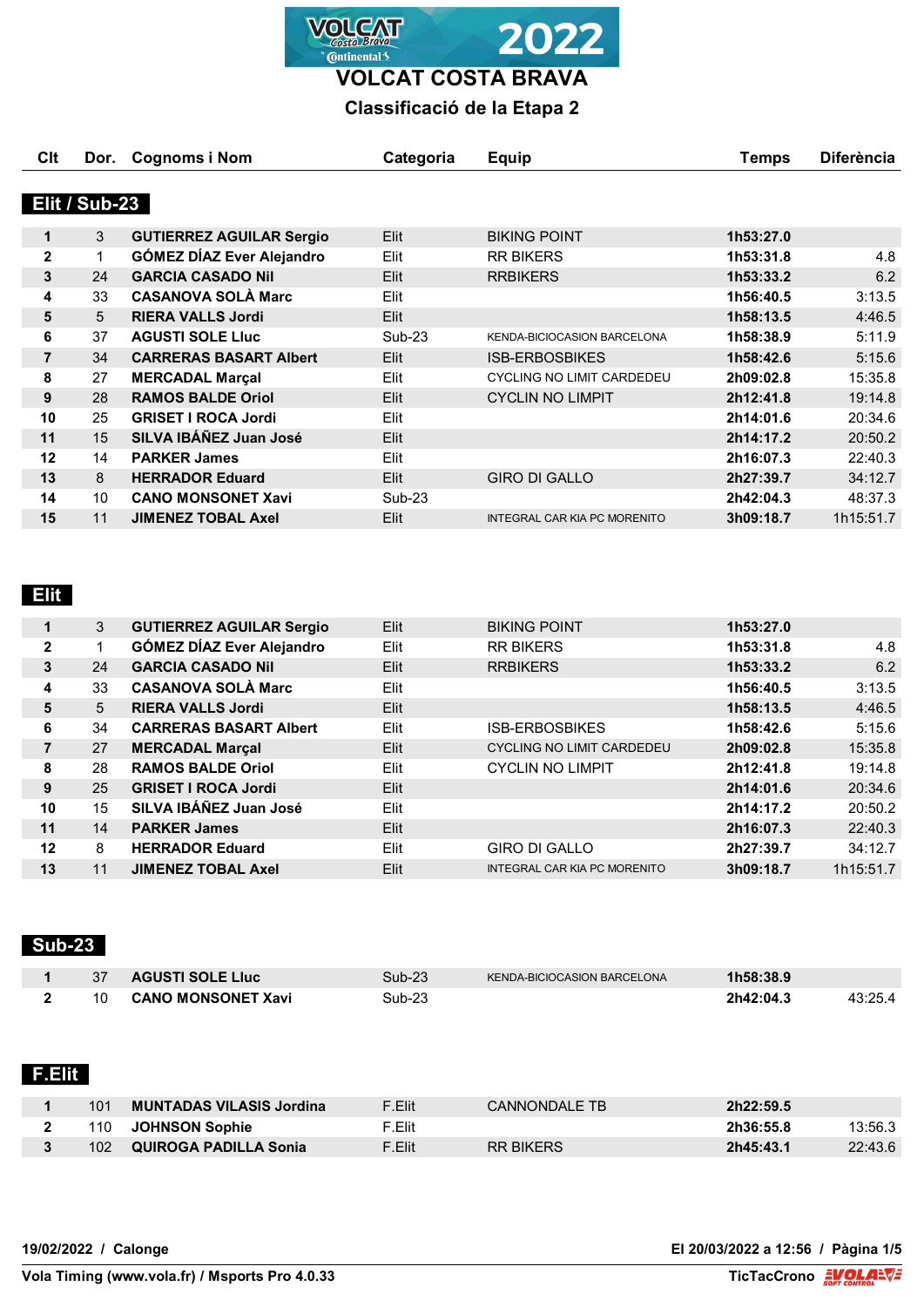

**VOLCAT COSTA BRAVA**

**Classificació de la Etapa 2**

| Clt            | Dor.      | <b>Cognoms i Nom</b>          | Categoria | <b>Equip</b>    | Temps     | <b>Diferència</b> |
|----------------|-----------|-------------------------------|-----------|-----------------|-----------|-------------------|
|                |           |                               |           |                 |           |                   |
|                | Màster 30 |                               |           |                 |           |                   |
| 1              | 201       | <b>CASALS CARRANZA Jaume</b>  | Màster 30 | <b>RRBIKERS</b> | 1h56:41.0 |                   |
| $\mathbf{2}$   | 238       | <b>BARNOLAS GARCIA Gerard</b> | Màster 30 |                 | 2h04:08.4 | 7:27.4            |
| 3              | 203       | <b>JACAS PUIG Adrià</b>       | Màster 30 | <b>FURORE</b>   | 2h11:01.5 | 14:20.5           |
| 4              | 237       | RIQUÉ PUJOL Gerard            | Màster 30 |                 | 2h12:34.0 | 15:53.0           |
| 5              | 230       | <b>COLOMER MOLIST Gerard</b>  | Màster 30 | <b>VOLTREGA</b> | 2h13:36.8 | 16:55.8           |
| 6              | 224       | <b>ROVIRA AGULLO Joaquim</b>  | Màster 30 |                 | 2h20:01.8 | 23:20.8           |
| $\overline{7}$ | 206       | <b>RICART QUESADA Marc</b>    | Màster 30 | <b>FULLGAS</b>  | 2h21:50.7 | 25:09.7           |
| 8              | 236       | <b>OLMEDA MAYANS Roberto</b>  | Màster 30 |                 | 2h31:58.1 | 35:17.1           |
| 9              | 221       | <b>NONÓ Eduard</b>            | Màster 30 |                 | 2h38:35.1 | 41:54.1           |
| 10             | 232       | <b>GRAELLS MONTE Xavier</b>   | Màster 30 | C.E.RAYOTEAM    | 2h39:42.1 | 43:01.1           |

 **F.Màster 30** 

| 105 REINA CORVILLO Judit | $\overline{\phantom{0}}$ . Màster 30 | CLUSB CICILSTA BANYOLES | 3h08:04.4 |  |
|--------------------------|--------------------------------------|-------------------------|-----------|--|

# **Màster 40**

| 1              | 304 | <b>EGEDA MALDONADO Pablo</b>      | Màster 40 | <b>BIKING POINT</b>                | 1h53:31.5 |           |
|----------------|-----|-----------------------------------|-----------|------------------------------------|-----------|-----------|
| $\mathbf{2}$   | 354 | <b>MISSER VILASECA Tomàs</b>      | Màster 40 | EL CORREDOR CLUB CICLISTA          | 1h53:52.3 | 20.8      |
| 3              | 302 | <b>FIDALGO Roberto</b>            | Màster 40 | <b>RR BIKES</b>                    | 1h56:42.1 | 3:10.6    |
| 4              | 305 | <b>SEGARRA MOYA Ivan</b>          | Màster 40 | LLIÇA D'AMUNT                      | 2h05:54.2 | 12:22.7   |
| 5              | 306 | <b>FAJA BELTRAN Melcior</b>       | Màster 40 | <b>PALLARES FACTORY</b>            | 2h05:55.1 | 12:23.6   |
| 6              | 338 | <b>QUIÑONES JIMENEZ Salva</b>     | Màster 40 | <b>YONKIBIKERS</b>                 | 2h12:25.8 | 18:54.3   |
| $\overline{7}$ | 336 | <b>CATALA USERO Jordi</b>         | Màster 40 | LA CAVA TEAM                       | 2h12:32.4 | 19:00.9   |
| 8              | 345 | <b>ESCANEZ DIAZ Eric</b>          | Màster 40 | <b>BICIXTREM</b>                   | 2h21:18.8 | 27:47.3   |
| 9              | 331 | <b>DRAGO ROSA Rafel</b>           | Màster 40 | <b>DRAGO BIKES</b>                 | 2h22:28.4 | 28:56.9   |
| 10             | 343 | <b>OLMEDA MAYANS Juanma</b>       | Màster 40 |                                    | 2h31:58.5 | 38:27.0   |
| 11             | 333 | <b>GAITÁN SÁNCHEZ Toni</b>        | Màster 40 |                                    | 2h32:10.3 | 38:38.8   |
| 12             | 317 | <b>ZAPATER SERRANO Artemio</b>    | Màster 40 | <b>AGROSTOCK</b>                   | 2h34:04.8 | 40:33.3   |
| 13             | 335 | <b>HERRUZO FERNANDEZ Ivan</b>     | Màster 40 |                                    | 2h39:42.0 | 46:10.5   |
| 14             | 321 | <b>HUGUET GILI Ismael</b>         | Màster 40 |                                    | 2h39:45.7 | 46:14.2   |
| 15             | 324 | <b>CANELA BALSEBRE Salvador</b>   | Màster 40 |                                    | 2h47:36.0 | 54:04.5   |
| 16             | 328 | <b>MARTI MESTRE Albert</b>        | Màster 40 | <b>GMRI BIKE TEAM</b>              | 2h55:04.9 | 1h01:33.4 |
| 17             | 348 | <b>GRILLÓ DORCA Joan</b>          | Màster 40 |                                    | 3h06:40.5 | 1h13:09.0 |
| 18             | 322 | <b>BETRIÁN QUIBUS Dani</b>        | Màster 40 |                                    | 3h07:47.6 | 1h14:16.1 |
| 19             | 325 | <b>GALISTEO CABANILLAS Carlos</b> | Màster 40 |                                    | 3h11:35.7 | 1h18:04.2 |
| 20             | 316 | <b>CABANERO ORUS Marcal</b>       | Màster 40 |                                    | 3h32:06.6 | 1h38:35.1 |
| 21             | 310 | <b>CERVERA IBARZ Sergio</b>       | Màster 40 | <b>KENDA BICIOCASION BARCELONA</b> | 3h41:16.8 | 1h47:45.3 |

### **F.Màster 40**

|  | 109 <b>GOMEZ CARRION Ra</b> |
|--|-----------------------------|

109 **GOMEZ CARRION Raquel** F.Màster 40 SPRINTBIKE **3h41:16.4**

**19/02/2022 / Calonge El 20/03/2022 a 12:56 / Pàgina 2/5**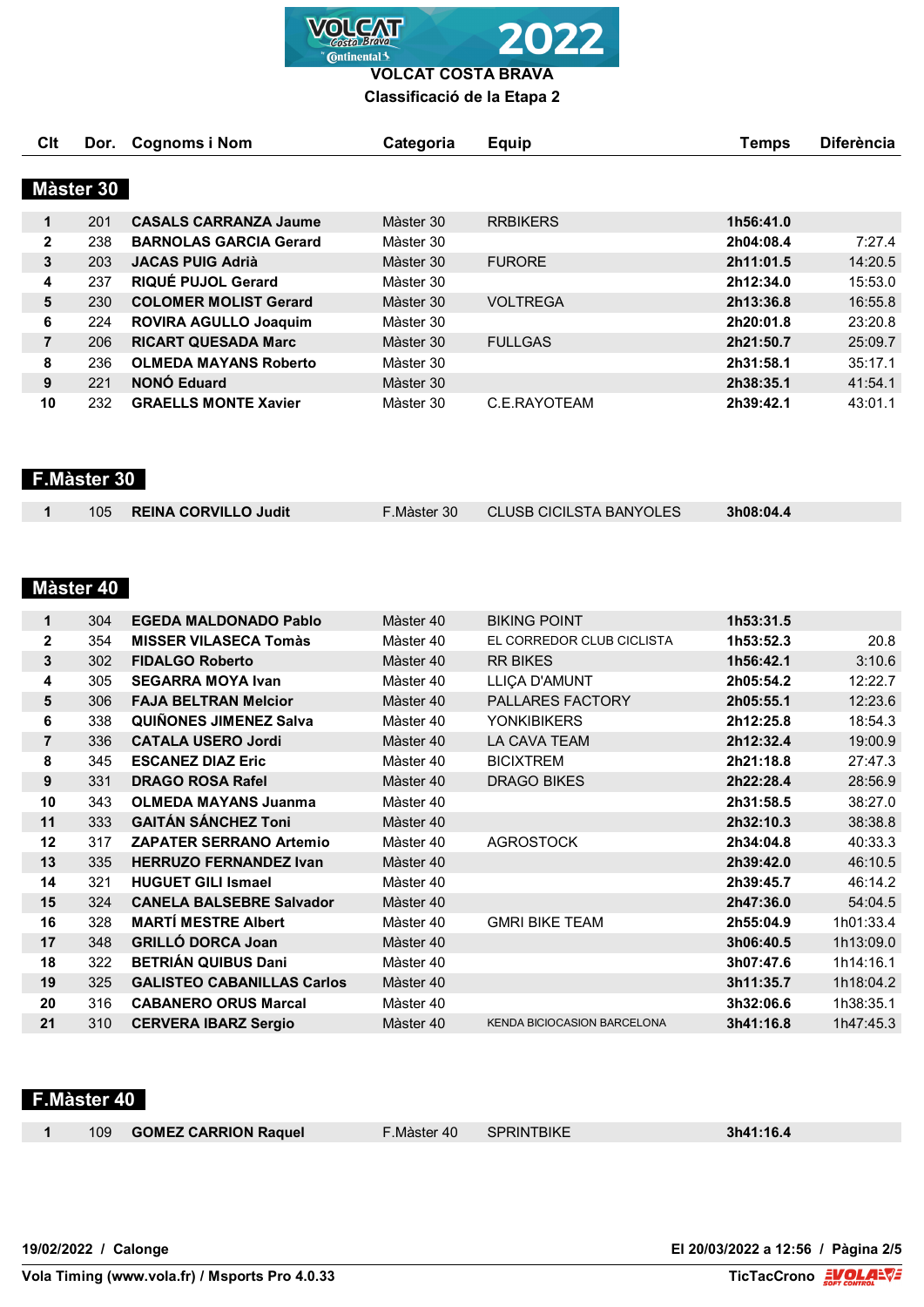**VOLCAT Continental** 

**VOLCAT COSTA BRAVA Classificació de la Etapa 2**

| Clt          | Dor.      | <b>Cognoms i Nom</b>                | Categoria | <b>Equip</b>                | Temps     | <b>Diferència</b> |
|--------------|-----------|-------------------------------------|-----------|-----------------------------|-----------|-------------------|
|              |           |                                     |           |                             |           |                   |
|              | Màster 50 |                                     |           |                             |           |                   |
|              | 404       | <b>MANDRI PLA Josep</b>             | Màster 50 | LES GALLINES AL POU         | 2h22:18.8 |                   |
| $\mathbf{2}$ | 403       | <b>GRANERO RUSIÑOL Antoni</b>       | Màster 50 | <b>BICIXTREM</b>            | 2h30:01.4 | 7:42.6            |
| 3            | 422       | <b>ARIZA RUIZ Fco Javier</b>        | Màster 50 | <b>BICIEQUIP COMPETICIÓ</b> | 2h39:43.5 | 17:24.7           |
| 4            | 405       | <b>CANO UBEDA Xavi</b>              | Màster 50 |                             | 2h44:31.3 | 22:12.5           |
| 5            | 423       | <b>CASTAÑO PADILLA Joan</b>         | Màster 50 |                             | 2h55:30.0 | 33:11.2           |
| 6            | 425       | <b>VILLANUEVA CAMPO Jose Manuel</b> | Màster 50 | <b>TRINXACADENES</b>        | 3h26:55.4 | 1h04:36.6         |

## **Màster 60**

| 413 | <b>GONZALEZ MENDEZ Joaquin</b> | Màster 60 | 3h08.12<br>19.<br>. |
|-----|--------------------------------|-----------|---------------------|
|     |                                |           |                     |

# **Open**

| $\mathbf{1}$   | 1108 | <b>CASAS SORIGUERA Albert</b>      | Open |                                | 2h12:06.4 |           |
|----------------|------|------------------------------------|------|--------------------------------|-----------|-----------|
| $\mathbf{2}$   | 559  | <b>GAYA RUANO Juan</b>             | Open |                                | 2h13:57.8 | 1:51.4    |
| 3              | 1110 | <b>GALISTEO CABANILLAS Sergio</b>  | Open | PROKITCHENSADDICTBIKESTEAM     | 2h14:14.9 | 2:08.5    |
| 4              | 530  | <b>ORTAVENT Paul</b>               | Open |                                | 2h14:23.5 | 2:17.1    |
| 5              | 602  | <b>DRIDI Sébastien</b>             | Open | <b>MARDISTES</b>               | 2h16:29.7 | 4:23.3    |
| 6              | 1103 | PAJUELO MUÑOZ Javier               | Open |                                | 2h16:40.0 | 4:33.6    |
| $\overline{7}$ | 1112 | <b>PAGÈS MOLINA Facu</b>           | Open |                                | 2h24:52.0 | 12:45.6   |
| 8              | 508  | <b>MUNNE BIOSCA Artur</b>          | Open |                                | 2h25:23.1 | 13:16.7   |
| 9              | 642  | <b>MASET RUSTALLET Adria</b>       | Open |                                | 2h26:48.2 | 14:41.8   |
| 10             | 615  | <b>CAMPS COSTA Sergi</b>           | Open |                                | 2h27:47.6 | 15:41.2   |
| 11             | 618  | <b>GUARDIOLA MARTINEZ Eduard</b>   | Open |                                | 2h28:43.5 | 16:37.1   |
| 12             | 590  | <b>MARIN GINESTA Marc</b>          | Open | <b>TOFU TENDRE</b>             | 2h28:45.1 | 16:38.7   |
| 13             | 587  | <b>BARRUFET TORREGUITART Josep</b> | Open |                                | 2h32:07.8 | 20:01.4   |
| 14             | 1104 | <b>COLOM DOMÈNECH Arnau</b>        | Open |                                | 2h34:14.3 | 22:07.9   |
| 15             | 1102 | <b>HUESO MORELL Xavier</b>         | Open |                                | 2h34:45.5 | 22:39.1   |
| 16             | 507  | <b>ALTARRIBA BARCENILLA Oscar</b>  | Open |                                | 2h36:19.9 | 24:13.5   |
| 17             | 584  | <b>GASSOL LLUIS Guillem</b>        | Open |                                | 2h36:20.6 | 24:14.2   |
| 18             | 635  | <b>MARTINEZ COMALADA Litus</b>     | Open |                                | 2h36:42.1 | 24:35.7   |
| 19             | 619  | <b>GUERRA SANTOS Sergio</b>        | Open | <b>RUFACC</b>                  | 2h36:42.2 | 24:35.8   |
| 20             | 1107 | <b>MONLEÓN HERNÁNDEZ Armand</b>    | Open | <b>JOYRIDE RACE SERVICE</b>    | 2h38:48.2 | 26:41.8   |
| 21             | 564  | <b>JUAN VILLAREJO Marc</b>         | Open |                                | 2h40:02.7 | 27:56.3   |
| 22             | 515  | <b>GUTIERREZ MUÑOZ Gabriel</b>     | Open | <b>TRIRELAY</b>                | 2h40:18.7 | 28:12.3   |
| 23             | 582  | <b>TURMO GONZALEZ Santi</b>        | Open | <b>ANTIMASK</b>                | 2h42:33.8 | 30:27.4   |
| 24             | 1109 | <b>ANTEQUERA GUERRERO Esteban</b>  | Open | CMLR&DTQ                       | 2h44:10.7 | 32:04.3   |
| 25             | 600  | <b>ARIAS DIAZ Jose</b>             | Open | <b>MVSPOOLS</b>                | 2h44:57.1 | 32:50.7   |
| 26             | 599  | <b>ESTAPE BOTER Aleix</b>          | Open | MV SPOOLS TEAM                 | 2h44:57.4 | 32:51.0   |
| 27             | 640  | <b>CASALS CATALAN Jordi</b>        | Open |                                | 2h45:57.4 | 33:51.0   |
| 28             | 620  | <b>CALER ARROYO Carlos</b>         | Open | <b>RUFA CC</b>                 | 2h47:44.1 | 35:37.7   |
| 29             | 527  | <b>MAJADAS ESPINOSA Enric</b>      | Open | <b>FUMLEE TEAM</b>             | 2h51:09.1 | 39:02.7   |
| 30             | 596  | <b>INGLÉS RUIZ Enric</b>           | Open |                                | 2h53:05.2 | 40:58.8   |
| 31             | 578  | <b>PAGÈS BORBONÈS Pau</b>          | Open |                                | 2h56:47.5 | 44:41.1   |
| 32             | 539  | <b>MARTÍNEZ CAÑAS Samuel</b>       | Open | <b>QUALITY COFFEE&amp;RIDE</b> | 3h11:38.4 | 59:32.0   |
| 33             | 565  | <b>LE GUERN David</b>              | Open | <b>1TEAMBIKE</b>               | 3h13:30.5 | 1h01:24.1 |
| 34             | 610  | <b>RODRIGUEZ LLONCH Marc</b>       | Open |                                | 3h14:06.5 | 1h02:00.1 |

**19/02/2022 / Calonge El 20/03/2022 a 12:56 / Pàgina 3/5**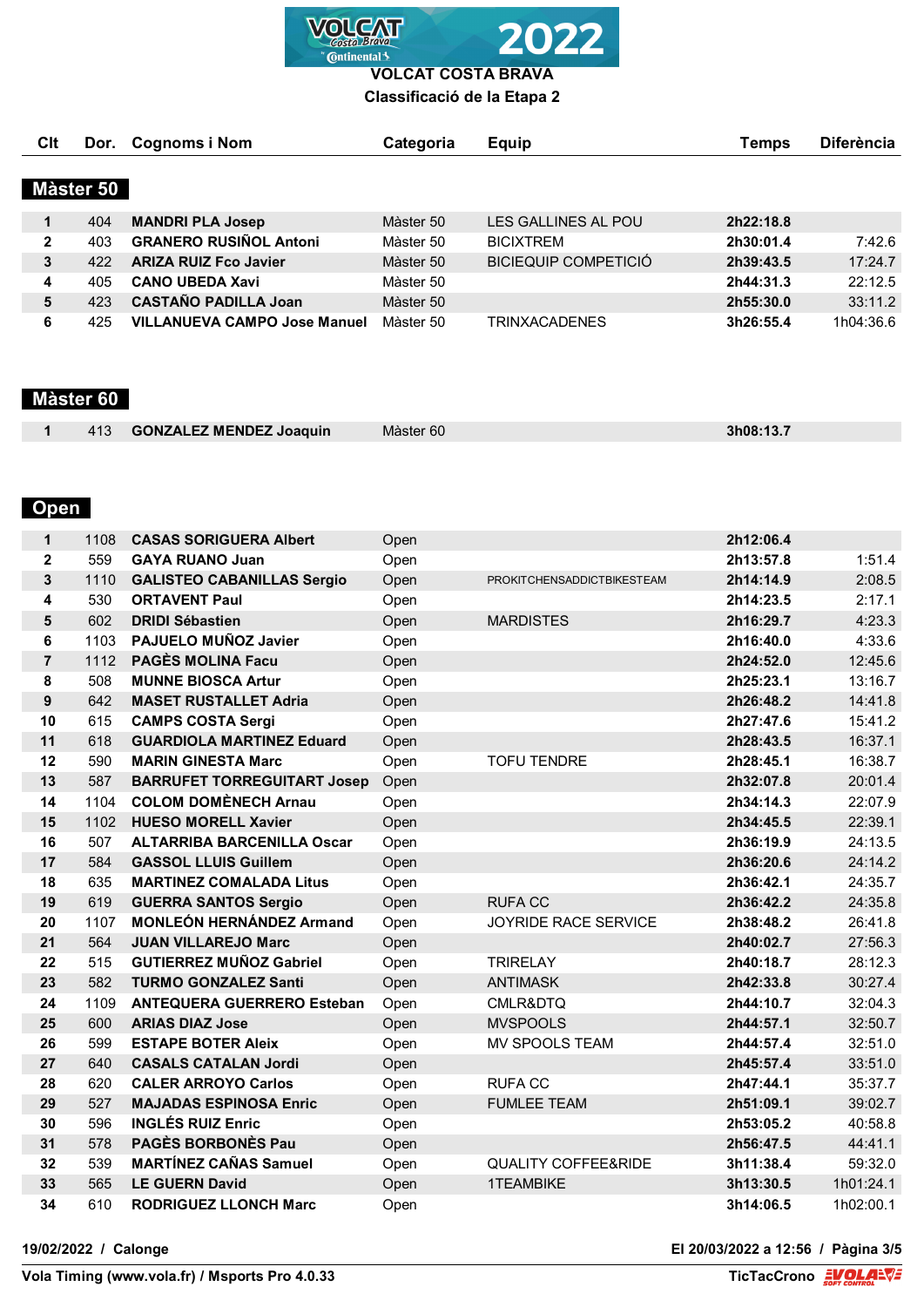

#### **VOLCAT COSTA BRAVA Classificació de la Etapa 2**

| C <sub>It</sub> | Dor. | <b>Cognoms i Nom</b>               | Categoria | <b>Equip</b>           | <b>Temps</b> | <b>Diferència</b> |
|-----------------|------|------------------------------------|-----------|------------------------|--------------|-------------------|
|                 |      |                                    |           |                        |              |                   |
| 35              | 548  | <b>AUDET Valerie</b>               | Open      |                        | 3h14:16.8    | 1h02:10.4         |
| 36              | 1116 | <b>ARIZA CORTÉS David</b>          | Open      | <b>LA TORRETA BIKE</b> | 3h14:46.4    | 1h02:40.0         |
| 37              | 522  | <b>SAURA MARTINEZ Pedro</b>        | Open      | <b>SPORTBIKEBCN</b>    | 3h15:00.1    | 1h02:53.7         |
| 38              | 579  | <b>VALLBONA IBORRA Jordi</b>       | Open      |                        | 3h17:10.6    | 1h05:04.2         |
| 39              | 520  | <b>RUIZ RUIZ Angel</b>             | Open      |                        | 3h18:33.9    | 1h06:27.5         |
| 40              | 571  | <b>BARBÉ MUNDET Albert</b>         | Open      | $\blacksquare$         | 3h18:49.5    | 1h06:43.1         |
| 41              | 560  | <b>LÓPEZ ARTIGAS David</b>         | Open      | <b>CICLES FANDOS</b>   | 3h20:32.6    | 1h08:26.2         |
| 42              | 636  | <b>SEYNAEVE Bart</b>               | Open      | TEAM ATOM 6            | 3h20:45.7    | 1h08:39.3         |
| 43              | 1016 | <b>CASTAÑO DIAZ Ivan</b>           | Open      |                        | 3h22:21.0    | 1h10:14.6         |
| 44              | 605  | <b>NIETO REINA Ivan</b>            | Open      | <b>XIP</b>             | 3h27:37.9    | 1h15:31.5         |
| 45              | 614  | <b>ZABALETA GASCO Jordi</b>        | Open      |                        | 3h28:30.6    | 1h16:24.2         |
| 46              | 623  | <b>ROSA Jordi</b>                  | Open      |                        | 3h29:26.2    | 1h17:19.8         |
| 47              | 1101 | <b>TZIORAS Nico</b>                | Open      |                        | 3h29:52.7    | 1h17:46.3         |
| 48              | 607  | <b>IGLESIAS CUEVAS Pau</b>         | Open      | <b>XIP</b>             | 3h31:49.9    | 1h19:43.5         |
| 49              | 608  | <b>CASTELLARNAU NAVARRO Xavier</b> | Open      | <b>XIP</b>             | 3h31:51.7    | 1h19:45.3         |
| 50              | 554  | <b>VALL FERRER Marc</b>            | Open      |                        | 3h36:51.5    | 1h24:45.1         |
| 51              | 553  | <b>SANCHEZ CRIBALLES Xavier</b>    | Open      |                        | 3h36:51.8    | 1h24:45.4         |
| 52              | 1106 | <b>PAJARES Rafael</b>              | Open      |                        | 3h46:29.7    | 1h34:23.3         |
| 52              | 1105 | <b>GARCÍA CAPARRÓS David</b>       | Open      |                        | 3h46:29.7    | 1h34:23.3         |

### **Open Duo**

| 1              | 845  | <b>C.C PALAFRUGELL</b>                | Open Duo       | <b>C.C PALAFRUGELL</b>         | 2h22:40.7 |           |
|----------------|------|---------------------------------------|----------------|--------------------------------|-----------|-----------|
| $\mathbf{2}$   | 814  | <b>LOS PRIMOS</b>                     | Open Duo       | LOS PRIMOS                     | 2h42:53.1 | 20:12.4   |
| 3              | 823  | <b>LA RITA</b>                        | Open Duo       | <b>LA RITA</b>                 | 2h46:14.5 | 23:33.8   |
| 4              | 815  | <b>RAVETBIKES-SOBREBICI</b>           | Open Duo       | RAVETBIKES-SOBREBICI           | 2h48:33.2 | 25:52.5   |
| 5              | 1151 | <b>CORBERA</b>                        | Open Duo       | <b>CORBERA</b>                 | 2h49:30.2 | 26:49.5   |
| 6              | 833  | <b>NARBONNE</b>                       | Open Duo       | <b>NARBONNE</b>                | 2h53:00.6 | 30:19.9   |
| $\overline{7}$ | 834  | <b>RUTITANS</b>                       | Open Duo       | <b>RUTITANS</b>                | 2h54:25.3 | 31:44.6   |
| 8              | 847  | <b>PEDAL MAIA</b>                     | Open Duo       | PEDAL MAIA                     | 2h55:21.4 | 32:40.7   |
| 9              | 1152 | <b>EDIBIKES 1</b>                     | Open Duo       | <b>EDIBIKES</b>                | 3h08:30.0 | 45:49.3   |
| 10             | 803  | ORTIBIXX18                            | Open Duo       | ORTIBIXX18                     | 3h10:42.4 | 48:01.7   |
| 11             | 832  | <b>FIRST DUET</b>                     | Open Duo Mixte | <b>FIRST DUET</b>              | 3h12:01.2 | 49:20.5   |
| 12             | 811  | <b>FUMLEE TEAM 2</b>                  | Open Duo Mixte | <b>FUMLEE TEAM</b>             | 3h14:58.3 | 52:17.6   |
| 13             | 846  | <b>VINCLES 2</b>                      | Open Duo Mixte | <b>VINCLES</b>                 | 3h16:31.5 | 53:50.8   |
| 14             | 819  | <b>LIVETOPIC</b>                      | Open Duo       | <b>LIVETOPIC</b>               | 3h18:37.2 | 55:56.5   |
| 15             | 801  | <b>C.C YECLA LA PURÍSIMA PRO TEAM</b> | Open Duo       | C.C YECLA LA PURÍSIMA PRO TEAM | 3h18:45.4 | 56:04.7   |
| 16             | 804  | <b>DOCTORE BIKE</b>                   | Open Duo       | <b>DOCTORE BIKE</b>            | 3h20:04.4 | 57:23.7   |
| 17             | 822  | <b>PIXAPINS</b>                       | Open Duo       | <b>PIXAPINS</b>                | 3h21:11.4 | 58:30.7   |
| 18             | 844  | <b>POCOSUCO'S TEAM</b>                | Open Duo Mixte | POCOSUCO'S TEAM                | 3h29:43.5 | 1h07:02.8 |
| 19             | 810  | <b>FUMLEE TEAM 1</b>                  | Open Duo Mixte | <b>FUMLEE TEAM</b>             | 3h34:25.3 | 1h11:44.6 |
| 20             | 837  | <b>NUGGETS</b>                        | Open Duo       | <b>NUGGETS</b>                 | 3h40:41.3 | 1h18:00.6 |
| 21             | 829  | <b>COMEYPEDALEA!</b>                  |                | Open Duo Femeni COMEYPEDALEA!  | 3h46:27.8 | 1h23:47.1 |
| 22             | 827  | <b>FARMACIA EL DRAC BADALONA</b>      | Open Duo       | FARMÀCIA EL DRAC BADALONA      | 3h46:28.3 | 1h23:47.6 |
|                |      |                                       |                |                                |           |           |

#### **Open Duo Femeni**

829 **COMEYPEDALEA!** Open Duo Femeni COMEYPEDALEA! **3h46:27.8**

**Vola Timing (www.vola.fr) / Msports Pro 4.0.33**